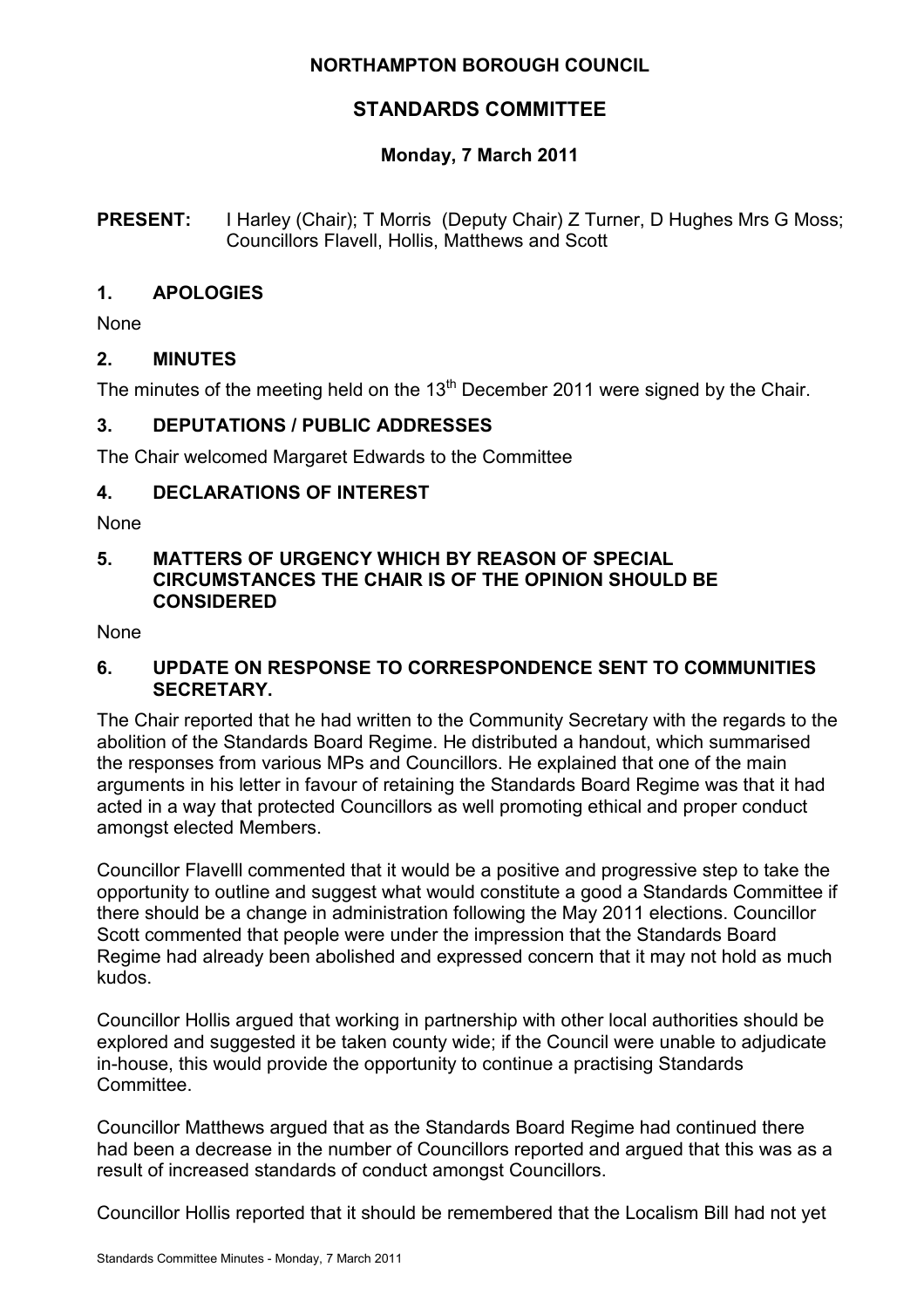been made an Act and thus the Standards Board Regime would continue for some time. She reported that it would be of use for the Chair of the Committee to liaise with the relevant people and draft a document which would outline the conduct and standards expected at the Council, more graphically than the Code of Conduct, for after the elections, with particular regards being paid to newly elected members.

The Chair reported that he would like to communicate with Party Leaders and senior officers to explain the achievements of the Standards Committee and to publicise the fact that not only had it been a tool to ensure that Councillors worked to an ethical criteria, but it had also protected Councillors from having vexatious reports made against them. He commented that he was aware that under the abolition of the Regime reports would have to be investigated by the police or the Local Government Ombudsmen, which would be arduous, lengthy and arguably impractical.

Questions were raised with regards to the current Code of Conduct, which was a statutory requirement for all Councillors to sign and adhere to. Under the abolition of the Regime, the validity of this was unknown and it was suggested that a voluntary Code of Conduct be explored to ensure that there would be some Standards in place, which would be followed by elected Members.

The Chair commented that the Monitoring Officer had informed him that all cross party Councillors of the Council, had been in agreement about the role of the Standards Committee and the work that had been undertaken and recognised.

# **RESOLVED:**

- 1) That members note the contents of the oral report
- 2) That the Chair collates recommendations of the Committee with regards to drafting a new Code of Conduct to be discussed before the May 2011 Elections.

# **7. APPOINTMENT OF INDEPENDENT MEMBER**

The Chair welcomed Zillah Turner to the Standards Committee. The Chair reported that Zillah had been appointed as new Independent Member, who replaced a retiring Independent member, following the passing of a resolution at Full Council on the 17<sup>th</sup> January 2011.

# **RESOLVED:**

That Members noted the passing of the resolution.

### **8. SCRUTINY CONSULTATION - MAINTAINING HIGH ETHICAL STANDARDS IN LOCAL GOVERNMENT**

A report was submitted on behalf of the Borough Solicitor, which members were informed of the content of correspondence from the Chief Executive of the Local Government Association concerning the changes proposed in the Localism Bill following the forthcoming abolition of the Standard Regime.

The Chair commented that he felt the letter of the Local Government Group was peppered with contradictions. It was explained that the Local Government Group was a nationwide group that was made up of six organisations who worked together to support, promote and improve local government. However, the Chair insisted that whilst they were concerned with 'best practise', he did not agree with their opinion that the abolition of the Standards Regime. It was reported in the letter that the Standards Regime was regarded by local government agencies as being 'over-bureaucratic, burdensome and too prescriptive' something which the Chair strongly disagreed with.